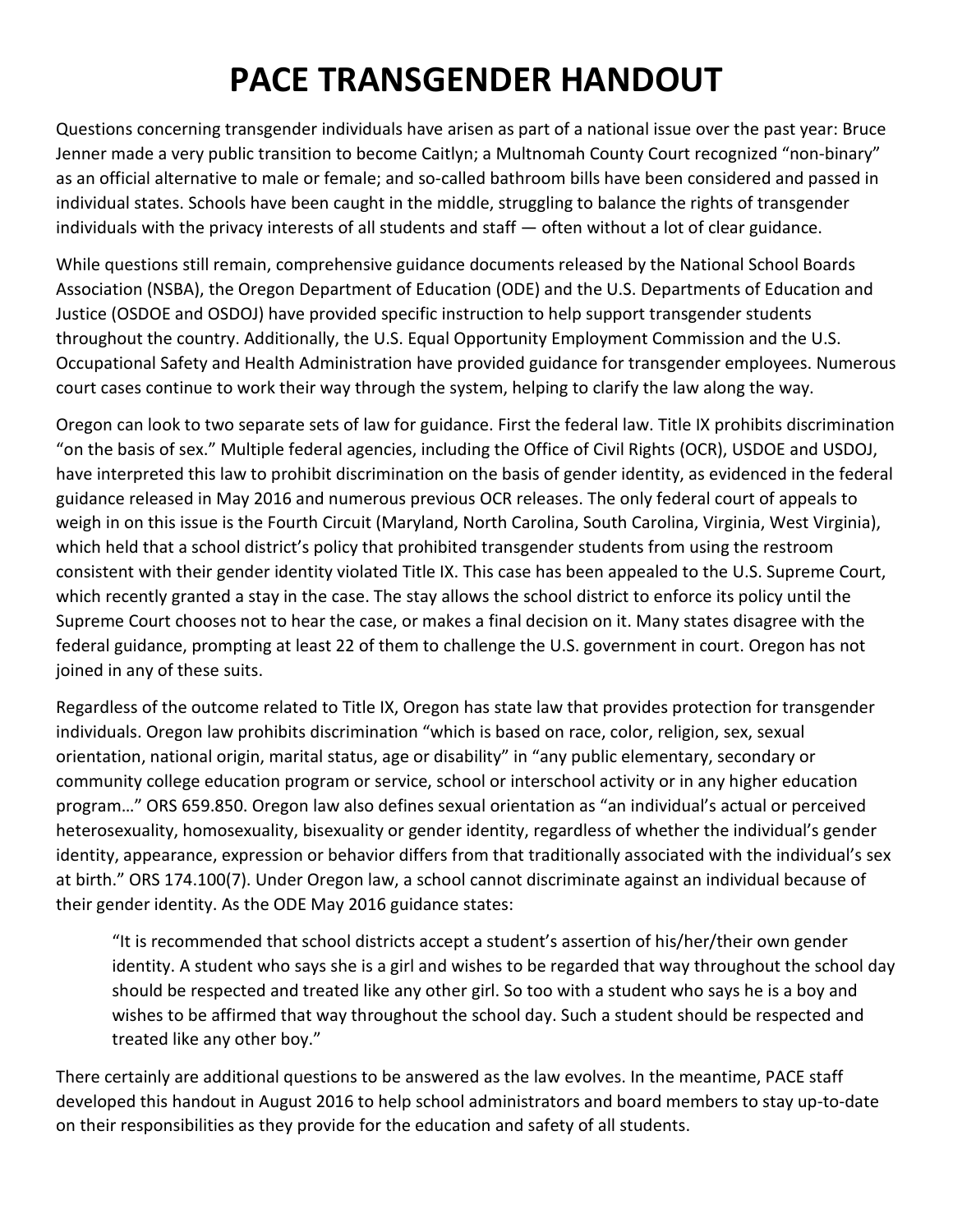### **DEFINITIONS**

**Assigned sex** – Sex recorded at birth, usually on the basis of external genitalia. **Cisgender**- A term used to describe people who, for the most part, identify with the sex they were assigned at birth.

**Gender binary** – The assumption that there are only two genders (male and female), rather than more than two genders or gender fluidity.

**Gender expression** - How people express their gender externally based on mannerisms, dress, etc. A person's gender expression/presentation may not always match their gender identity.

**Gender identity** - A person's internal sense of being male, female or some other gender, regardless of whether the individual's appearance, expression or behavior differs from that traditionally associated with the individual's sex assigned at birth.

**Genderqueer** – A person whose gender identity cannot be categorized as solely male or female. The term is not a synonym for transgender and should only be used if someone self-identifies as genderqueer.

**Intersex** – An umbrella term used for people born with reproductive or sexual anatomy and/or chromosome pattern that does not seem to fit the typical definition of male or female.

**Sexual orientation** – Means a person's physical, romantic, emotional, aesthetic, or other form of attraction to others. Sexual orientation and gender identity are not the same.

**Transgender** – An umbrella term for persons whose gender identity, gender expression, or behavior does not conform to that typically associated with the sex to which they were assigned at birth.

**Transgender female** -This is a person whose assigned sex at birth is male but identifies and lives as a female.

**Transgender male** - This is a person whose assigned sex at birth is female but identifies and lives as a male.

**Transition** - The time when a person begins living as the gender with which they identify rather than the gender they were assigned at birth, which often includes changing one's first name and dressing and grooming differently. Transition may or may not also include medical and legal aspects, including taking hormones, having surgery, or changing identity documents (e.g. driver's license, Social Security record) to reflect one's gender identity.

**Transsexual** – An outmoded term that refers to a person who has permanently changed – or seeks to change – their bodies through medical interventions (including but not limited to hormones and/or surgeries). Unlike transgender, transsexual is not an umbrella or popular term.

#### **All definitions from ODE's guidance:**

*[Guidance to School Districts: Creating a Safe and Supportive School Environment for Transgender Students](http://www.ode.state.or.us/groups/supportstaff/hklb/schoolnurses/transgenderstudentguidance.pdf)*, Oregon Department of Education, May 5, 2016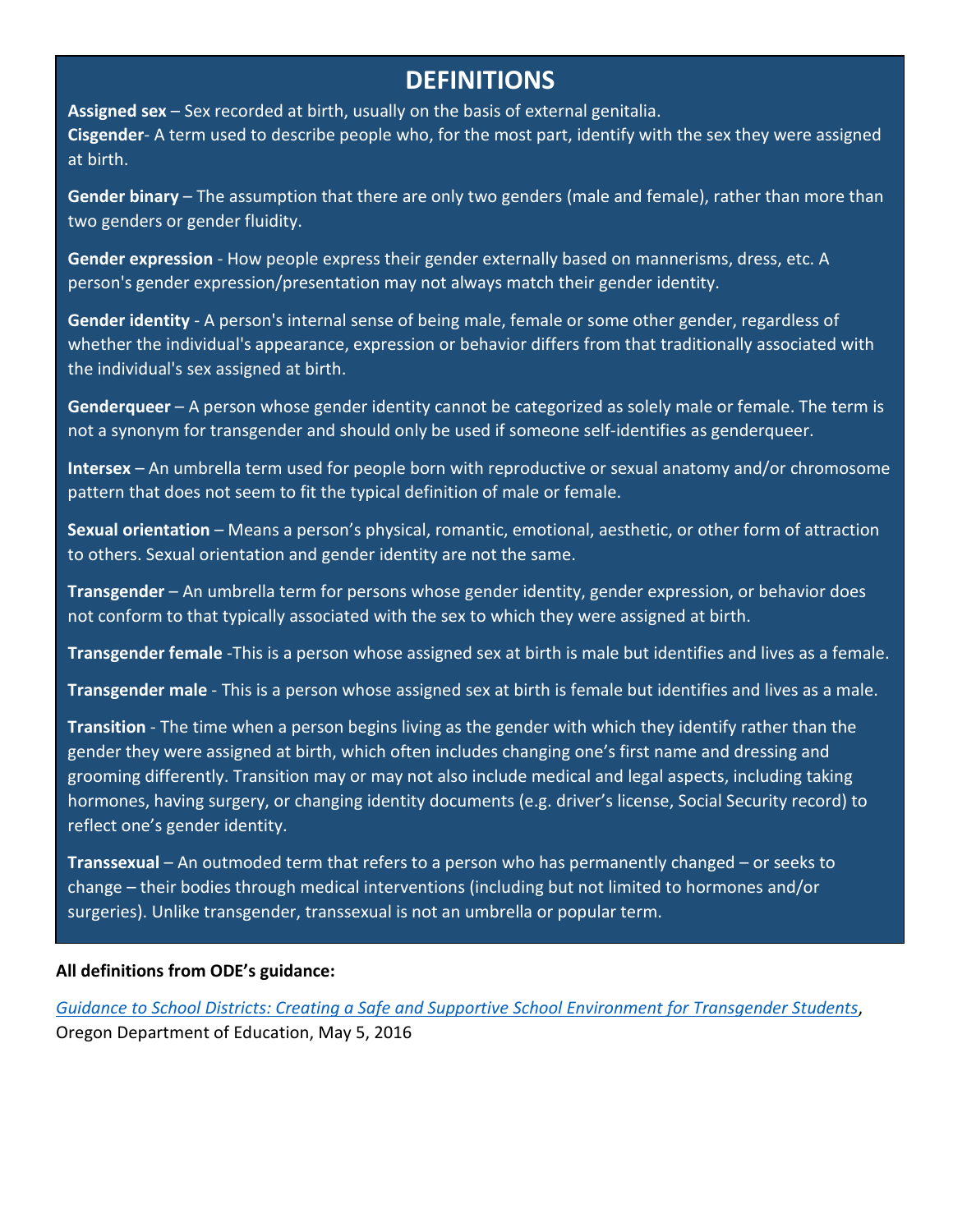**DOCUMENTATION.** A transgender student or staff member does not need to provide any documentation regarding their name or gender. ODE has repeatedly said "There is no need for the student to prove their new gender. The student's declaration of their gender is acceptable.["1](#page-2-0)

PRONOUNS. Use the pronoun that corresponds with the individual's gender identity. If a student asks that a certain pronoun be used, that request should be granted by both students and staff. Occasional, unintentional usage or the incorrect are understandable, but intentional usage of the incorrect pronoun is inappropriate and may be considered harassment. Some transgender individuals prefer a different pronoun (zhe) or the plural form (they).

**NAMES.** The school should use the name that the student requests, just like any student requesting the use of a nickname. This name should be used on school documents and efforts should be made to not reveal a student's transgender status by using a student's official name on documents.

**RECORDS.** ODE has provided guidance on changing names and gender on official documents. This information can be found in ODE's May 2016 guidance. Additional questions regarding records should be directed to ODE.

**CONFIDENTIALITY.** A school must be careful not to release information related to a student's or staff member's transgender status. Some transgender individuals prefer to be open regarding their status, others keep it private; it is not the school's place to make that decision for an individual. Employees that have a legitimate educational interest may be told.

**BATHROOMS AND LOCKER ROOMS.** Students and staff should be allowed to use the bathroom and locker room that corresponds with their gender identity. An alternative bathroom or changing facility (often a singlestall unisex bathroom) can be made available to any student or staff member who desires additional privacy, but a transgender individual should not be required to use the alternative bathroom. Schools should determine whether current bathroom and locker room conditions provide adequate privacy and safety for all students. Additional stalls, curtains and supervision may be added to ensure privacy and safety for all users.

**SPORTS.** OSAA has had guidelines in place for several years regarding transgender athletes. Transgender athletes are allowed to compete on the team that corresponds with their gender identity, but treatment is required in some situations.

For non-OSAA athletics (including middle school), districts should review their eligibility requirements and weigh their options as well as consult with legal counsel.

**DRESS CODE.** Generally, schools should not have separate male and female dress codes. To the extent that requirements apply differently, transgender students and staff should be subject to the standards consistent with their gender identities. This also applies to special events, such as school pictures, prom and graduation.

**SEX-SEGREGATED CLASSES.** Separating students by sex in classes is generally prohibited under Title IX, but in the instance where schools are separating by gender, students should be treated consistent with their gender identity.

**OVERNIGHT TRAVEL.** A transgender student who participates in overnight travel with the district should be treated according to their gender identity. This includes sleeping arrangements. School officials can meet with the student ahead of time and offer the student more private accommodations (such as a single-occupancy

l

<span id="page-2-0"></span> $1$  Guidance to School Districts: Creating a Safe and Supportive School Environment for Transgender Students, Issued May 5, 2016, p. 7.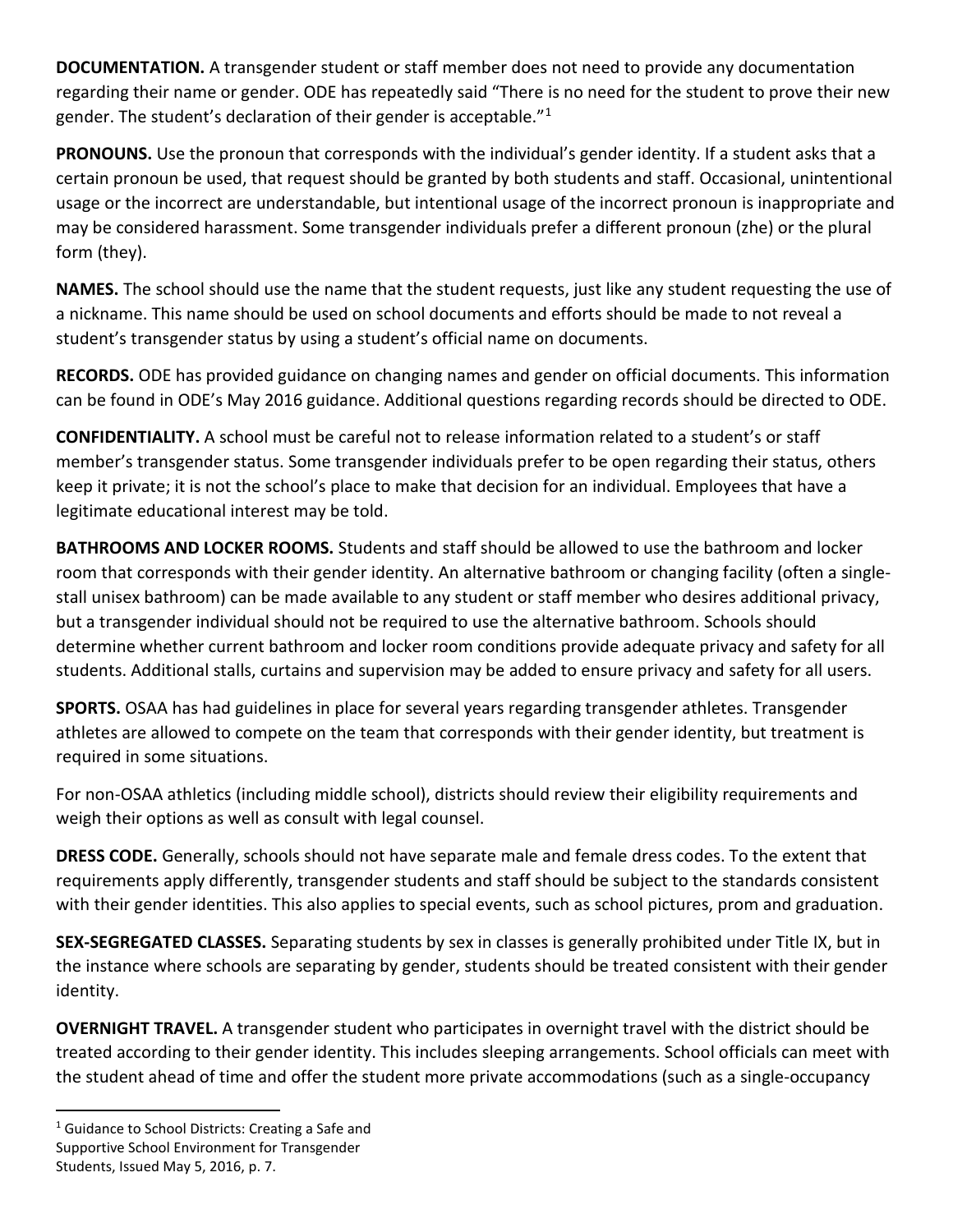room), but cannot require the student to use separate facilities. Schools should be careful to not to reveal a student's transgender status.

**BULLYING AND HARASSMENT.** Transgender students report a higher rate of bullying and harassment. Districts should follow their policies and procedures regarding bullying and harassment. *See* policies GBN/JBA, GBNA and JFCF. District officials must promptly investigate any claim or report of bullying or harassment.

#### **RESOURCES.**

*[Dear Colleague Letter](http://www2.ed.gov/about/offices/list/ocr/letters/colleague-201605-title-ix-transgender.pdf)*, U.S. Departments of Justice and Education, May 13, 2016, *[Examples of Policies and](http://www2.ed.gov/about/offices/list/oese/oshs/emergingpractices.pdf)  [Emerging Practices for Supporting Transgender Students](http://www2.ed.gov/about/offices/list/oese/oshs/emergingpractices.pdf)*

*[Fact Sheet: Bathroom Access Rights for Transgender Employees Under Title VII of the Civil Rights Act of 1964](https://ihr.osba.org/Time/InOutBoard.aspxhttps:/www.eeoc.gov/eeoc/publications/fs-bathroom-access-transgender.cfm)*, U.S. Equal Employment Opportunity Commission, accessed Aug. 3, 2016

*[Guidance to School Districts: Creating a Safe and Supportive School Environment for Transgender Students](http://www.ode.state.or.us/groups/supportstaff/hklb/schoolnurses/transgenderstudentguidance.pdf)*, Oregon Department of Education, May 5, 2016

[Resources for Transgender and Gender-Nonconforming Students,](http://www2.ed.gov/about/offices/list/ocr/lgbt.html) Office for Civil Rights, accessed Aug. 3, 2016

*[Transgender Frequently Asked Questions](http://www.osba.org/%7E/media/Files/Event%20Materials/SBC/2016/Materials/Sunday/Transgender%20FAQ%20SB16.pdf)*, Oregon School Boards Association, July 2016

*[Transgender Students in Schools](https://cdn-files.nsba.org/s3fs-public/reports/10711-4559_Transgender_Guide_V4_Final.pdf?k0D1_qrOLUuKggFz5r9XTUyboF_vct5F)*, National School Boards Association, April 2016

### **LEGAL REFERENCES**

### **FEDERAL LAW**

#### **20 U.S. Code § 1681 (a) Prohibition Against Discrimination; Exceptions**

No person in the United States shall, on the basis of sex, be excluded from participation in, be denied the benefits of, or be subjected to discrimination under any education program or activity receiving Federal financial assistance…

### **OREGON LAW**

**ORS 659.850 Discrimination in education prohibited; rules.** (1) As used in this section, "discrimination" means any act that unreasonably differentiates treatment, intended or unintended, or any act that is fair in form but discriminatory in operation, either of which is based on race, color, religion, sex, sexual orientation, national origin, marital status, age or disability…

 (2) A person may not be subjected to discrimination in any public elementary, secondary or community college education program or service, school or interschool activity or in any higher education program or service, school or interschool activity where the program, service, school or activity is financed in whole or in part by moneys appropriated by the Legislative Assembly.

**ORS 174.100** (7) "Sexual orientation" means an individual's actual or perceived heterosexuality, homosexuality, bisexuality or gender identity, regardless of whether the individual's gender identity, appearance, expression or behavior differs from that traditionally associated with the individual's sex at birth.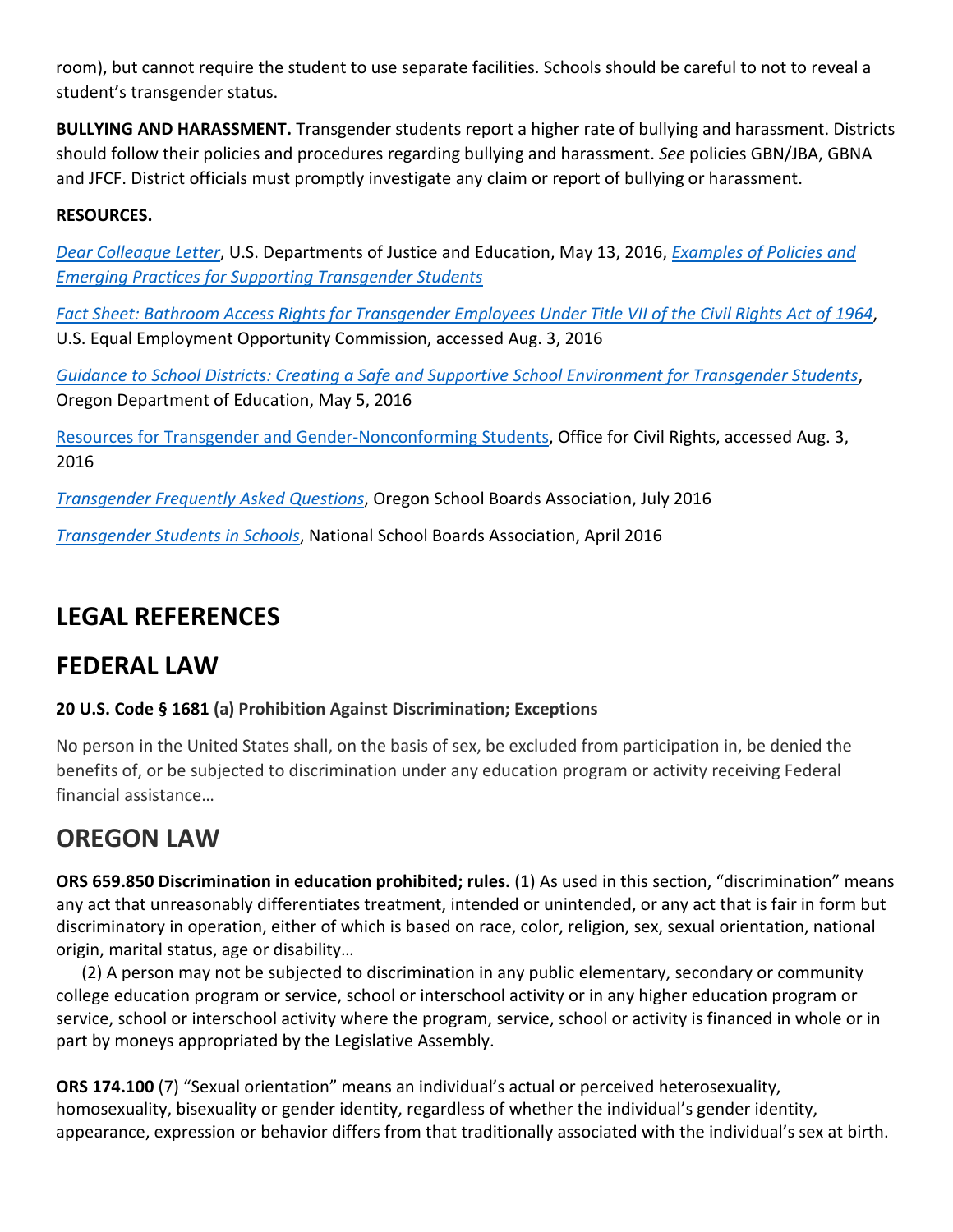## **WHAT DO I DO IF…**

#### **A student attending my school requests access to the opposite bathroom?**

Meet with the student and parents to discuss the student's transition and what supports the school has in place to help them. You can review any current procedures, offer alternative facilities and discuss what students should do if they have concerns or are harassed.

#### **A parent does not support a student's transition?**

Try to keep communications open and positive, and consult with legal counsel. You have the responsibility to keep the child safe, but the parents have the right to raise their child. These cases should be handled on a case-by-case basis depending on the situation and the age of the child.

#### **A staff member is very public about his/her transition?**

Support that staff member during and after their transition and provide training for other staff and possibly students. Information shared with students should always be age and situation appropriate. If something is appropriate for a cisgender staff member to discuss (name selection, relationships, familial status or medical issues), it would also be permissible for a transgender staff member to do the same.

#### **A new student shows up and tells the office staff that s/he is transgender?**

Treat that student consistent with his or her gender identity, just like any other student. This information should be kept confidential, except for staff members who have a legitimate educational interest. Follow the guidelines for records distributed by ODE and offer supports and resources as available and needed.

#### **We don't currently have any transgender students?**

Just because you may not have any transgender students or staff members that you know of does not mean that you shouldn't do anything. You may have transgender students or staff that you are unaware of, and you may have transgender community members who attend school events. Developing procedures, including prohibitions on bullying and harassment, ahead of time can be extremely helpful. Training students, staff and the community is also an important component that can lead to valuable conversations.

#### **Non-transgender students and their parents oppose transgender use of common bathrooms and locker rooms, insisting that they have a right to privacy?**

Privacy is a concern for all staff and students. If a district is able, providing an alternative facility (bathroom or locker room) to anyone, transgender or cisgender, is a good idea. The district can also look at its facilities and increase privacy within the current facilities. This may include curtains and replacing doors and locks on stalls.

#### **We have a student who is gender fluid or gender queer?**

There is little guidance regarding gender fluid and gender queer individuals. Just like other transgender students, the school should meet with the student and parents to discuss what concerns the student has and what supports the school can offer. This will often include offering an alternative bathroom and locker room facility and discussing names and pronouns. Any specific questions that come up should be referred to legal counsel.